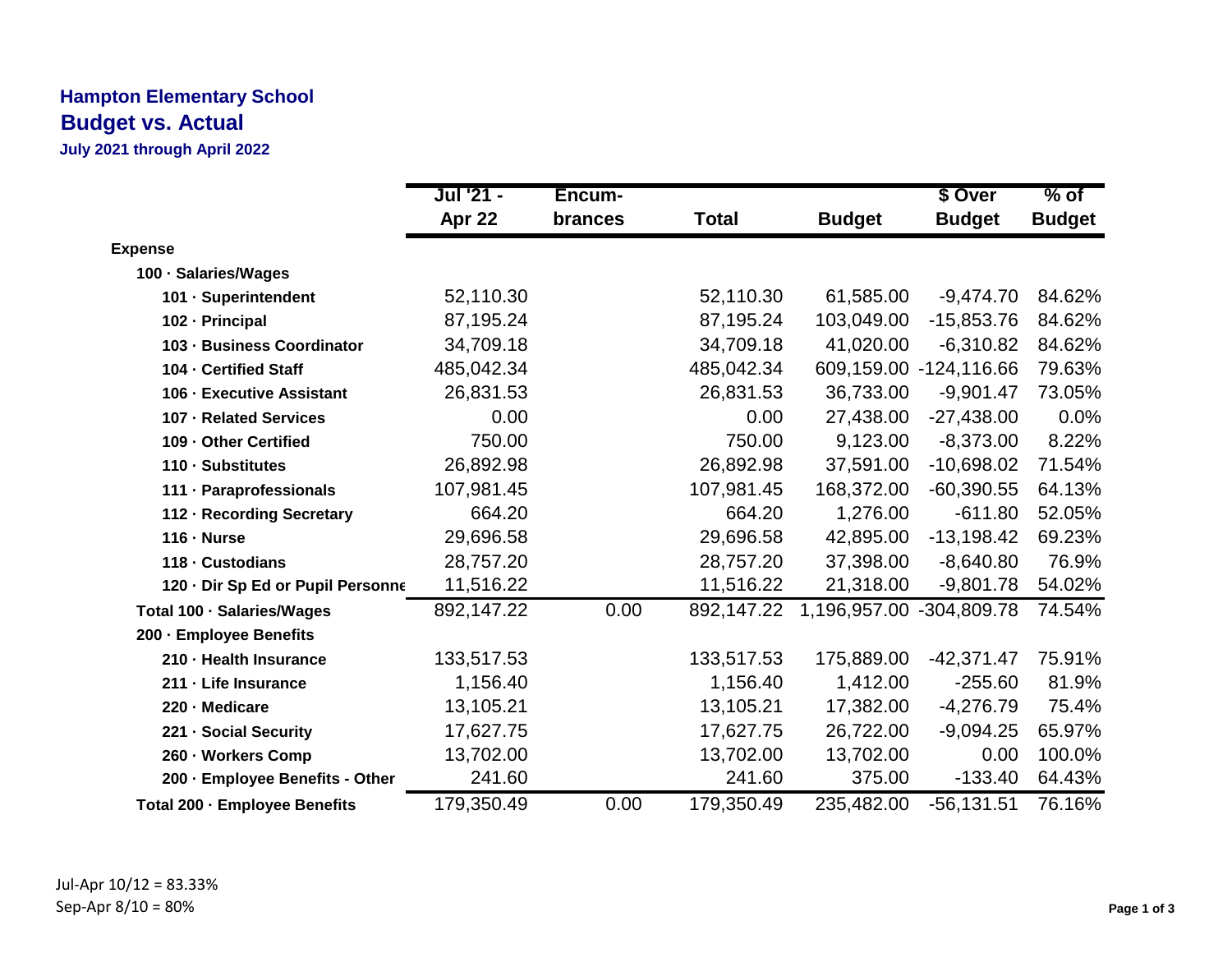|                                     | Jul '21 - | Encum-  |              |               | \$ Over       | $%$ of           |
|-------------------------------------|-----------|---------|--------------|---------------|---------------|------------------|
|                                     | Apr 22    | brances | <b>Total</b> | <b>Budget</b> | <b>Budget</b> | <b>Budget</b>    |
| 300 - Purch Prof/Tech Serv          |           |         |              |               |               |                  |
| 301 - Audit                         | 4,000.00  |         | 4,000.00     | 4,250.00      | $-250.00$     | 94.12%           |
| 302 - Legal Services                | 5,178.50  |         | 5,178.50     | 10,000.00     | $-4,821.50$   | 51.79%           |
| 303 - Enumerator                    | 225.00    |         | 225.00       | 550.00        | $-325.00$     | 40.91%           |
| 304 - Payroll Services              | 2,363.52  |         | 2,363.52     | 3,650.00      | $-1,286.48$   | 64.75%           |
| 310 - Adult Education               | 2,018.00  |         | 2,018.00     | 2,135.00      | $-117.00$     | 94.52%           |
| 312 - Contracted Enrichment         | 0.00      |         | 0.00         | 1,325.00      | $-1,325.00$   | 0.0%             |
| 320 - Professional-Educational So   | 4,840.00  |         | 4,840.00     | 0.00          | 4,840.00      | 100.0%           |
| 322 - Professional Development      | 1,554.99  | 633.00  | 2,187.99     | 6,950.00      | $-4,762.01$   | 31.48%           |
| 330 - Other Professional Services   | 472.69    |         | 472.69       | 1,700.00      | $-1,227.31$   | 27.81%           |
| 331 - Physician                     | 700.00    |         | 700.00       | 700.00        | 0.00          | 100.0%           |
| 332 - Psychological Services        | 1,500.00  |         | 1,500.00     | 8,535.00      | $-7,035.00$   | 17.58%           |
| 335 · Speech & Hearing Services     | 5,400.00  |         | 5,400.00     | 0.00          | 5,400.00      | 100.0%           |
| 337 - Occupational Therapy          | 7,816.25  |         | 7,816.25     | 3,780.00      |               | 4,036.25 206.78% |
| 338 - Physical Therapy              | 3,581.25  |         | 3,581.25     | 0.00          | 3,581.25      | 100.0%           |
| 340 - Technical Services            | 11,693.32 |         | 11,693.32    | 17,913.00     | $-6,219.68$   | 65.28%           |
| Total 300 - Purch Prof/Tech Serv    | 51,343.52 | 633.00  | 51,976.52    | 61,488.00     | $-9,511.48$   | 84.53%           |
| 400 - Purch Property Services       |           |         |              |               |               |                  |
| 410 - Electricity                   | 15,167.88 |         | 15,167.88    | 19,383.00     | $-4,215.12$   | 78.25%           |
| 423 - Housekeeping Services         | 40,425.00 |         | 40,425.00    | 53,689.00     | $-13,264.00$  | 75.3%            |
| 430 - Equipment Maintenance         | 3,960.61  |         | 3,960.61     | 3,000.00      | 960.61        | 132.02%          |
| 434 - Bldg/Grounds Maintenance      | 30,390.79 |         | 30,390.79    | 49,530.00     | $-19,139.21$  | 61.36%           |
| 441 - Equipment Rentals             | 7,225.92  |         | 7,225.92     | 8,192.00      | $-966.08$     | 88.21%           |
| Total 400 - Purch Property Services | 97,170.20 | 0.00    | 97,170.20    | 133,794.00    | $-36,623.80$  | 72.63%           |